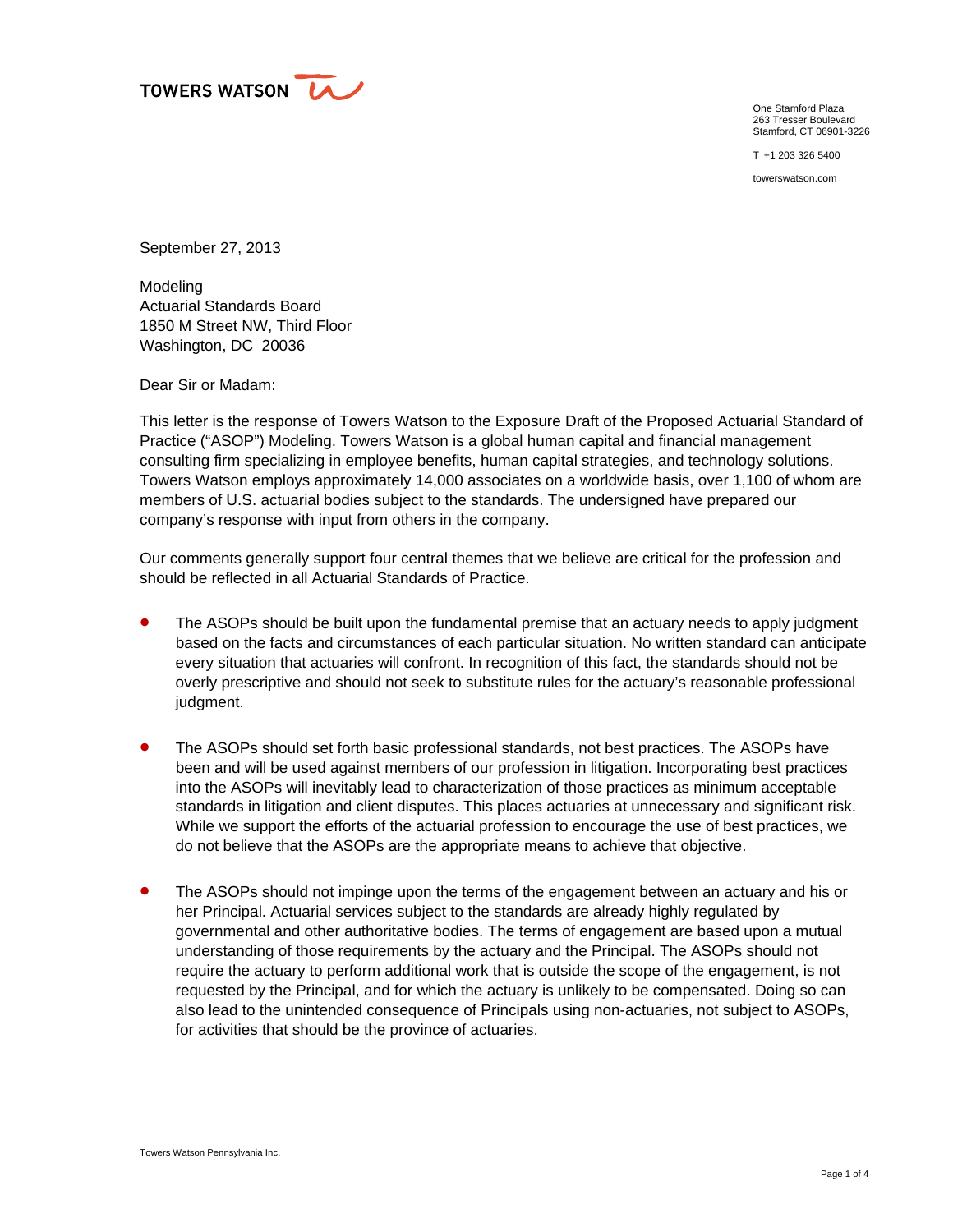

**The ASOPs should not be written or interpreted in a manner that allows readers to presume that** actuaries serve the "general public." Our company's actuaries are engaged to serve the company's clients. While members of the public who are not our clients may benefit from our work, we nevertheless perform and deliver this work only for our client. No other person or entity can expect to rely on our work. We strongly believe that any ASOP that explicitly provides for or allows a presumption that actuaries perform work for the general public will expose actuaries to unwarranted and unmanageable risk.

We respect the effort and the quality of the considerations listed in this proposed ASOP. However, we believe that the guidance contained in the exposure draft could serve the profession better in a form other than an ASOP. We believe that the prevalence of what might be interpreted as models subject to the standard is so great that it will be deviated from regularly in practice. This is not intended to diminish its value, just to acknowledge that it does not represent basic standards, and the likely result of this published as an ASOP is to increase costs for our Principals and/or litigation risks for actuaries.

Our specific comments on the Exposure Draft are below, organized according to the questions listed on page vi. The primary focus of these comments is to limit the scope to address the issue noted above in the event that this does become an ASOP.

1. Does the proposed standard provide sufficient guidance to actuaries working with models?

Working with models is core to the role of being an actuary. Our exams, continuing education, and work experience are all vital in gaining the skills to competently provide our Principals with the modeling results needed as required by the US Qualification Standards. We believe that it is more appropriate to provide modeling guidance to actuaries through the existing structures rather than an ASOP.

As discussed further below regarding scope, the use of what might be viewed as a model is so ubiquitous that it would be exceedingly difficult for an ASOP to be relevant and effective in its application to all such situations. The exposure draft seems to recognize this in that it discusses situations where some of the guidance is not appropriate or practical. As such, the situation and professional judgment will very often result in the actuary deviating from the standard. We do not believe it is prudent to have an ASOP from which actuaries will deviate on a regular basis.

2. Is the proposed standard sufficiently flexible to allow for new developments?

The ASOP provides a checklist approach for considerations, actions, and disclosures to a broad set of situations, ranging from small scribbles on a napkin to massive computer models. Once one decides the ASOP applies, there is little flexibility. If one decides it does not apply, there is likely extra work required. What may have been a simple five minute calculation may now require a significant effort to document and defend why the ASOP was not followed.

3. The draft ASOP starts with a wide scope, but allows the actuary to use professional judgment to identify those instances (such as those involving minimal reliance by the user, or resulting in a nonmaterial financial effect) where some guidance described in this ASOP is not appropriate or practical. Is this clear and appropriate?

Different actuaries will very certainly make a different decision on whether the ASOP applies, or does not apply, to similar situations. To protect oneself from litigation risk, there will be pressure to adopt the ASOP for situations for which it would be very reasonable to determine that it does not apply. As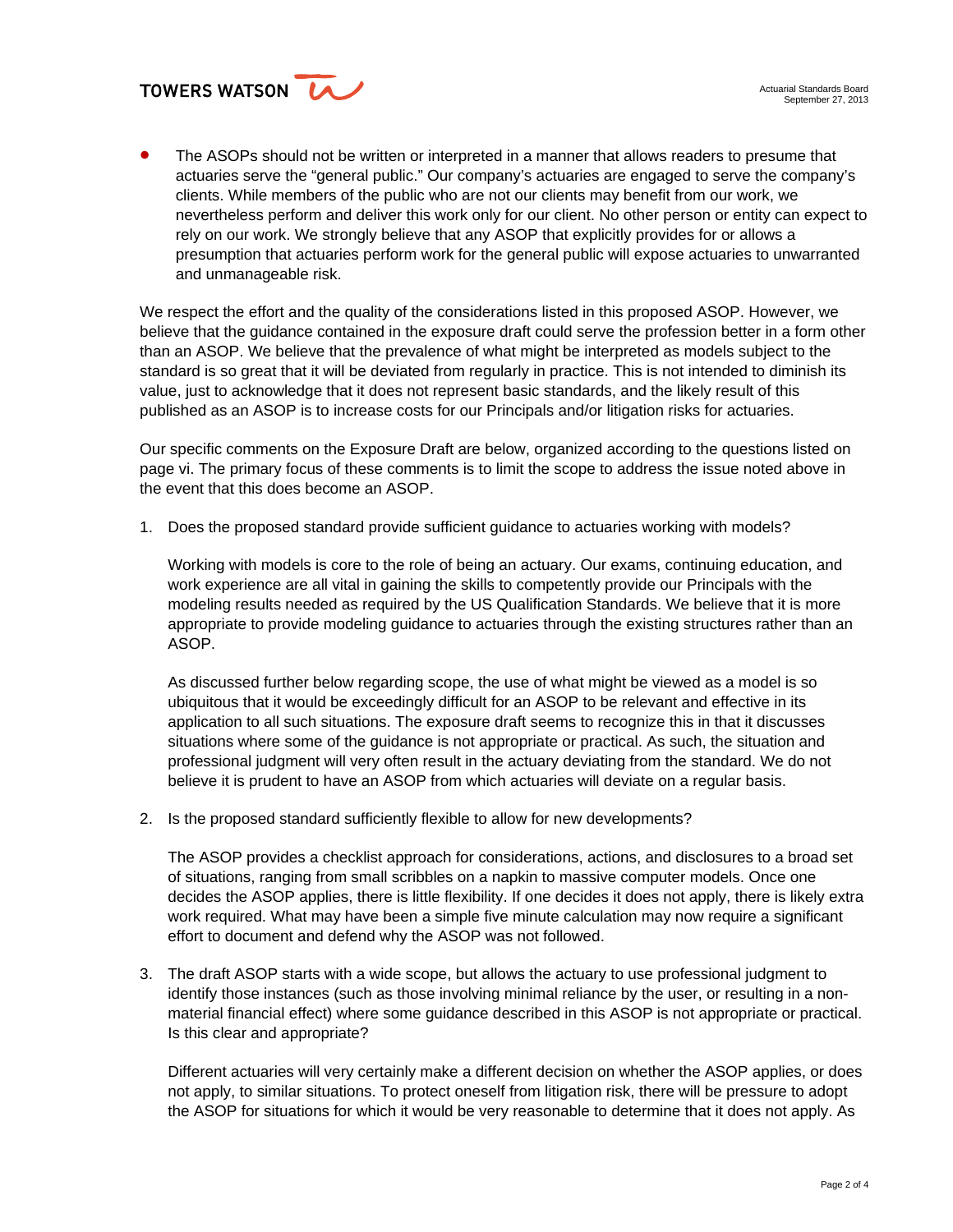

a result, we believe that this proposed ASOP will either increase costs for our Principals or create additional litigation risk to actuaries.

Again, it does not behoove the profession to publish a standard with the expectation that there will be widespread deviation from the standard. The judgment of actuaries will often be called into question by others in situations where the standard is not fully applied. The result of this will be added process, cost and time to perform routine services.

4. In those instances where some guidance described in this ASOP is not appropriate or practical and the deviations from guidance are "not material," the actuary does not need to disclose these deviations. Is this clear and appropriate?

The same comment as above applies regarding the tendency of this proposed standard to increase cost and litigation risk and the likely high frequency of these deviations.

5. Appropriate documentation simplifies later use and development of current models as well as allowing easier review by principals and other actuaries. Section 3 contains guidance with regard to documentation. Is this guidance clear and appropriate?

This section outlines appropriate project management concerns and documentation considerations in the development of models. We have concerns, again, about a checklist approach applied to the broad range of models requiring professional judgment for which many aspects will not apply to the broad set of models we perform. We believe that this comprehensive checklist is appropriate as an addition to training materials for exams, or continuing education, but we feel that this is not best served as an ASOP which should define basic standards, and not a list from which most will deviate in some regard, appropriately, due to the specifics of the model, project and circumstances. As an example of common deviations, the requirements of section 3 seem to be excessive for the use of routine spreadsheets that are used repeatedly on a daily basis by actuaries.

6. Does the use of bold font to identify defined terms improve the readability and clarity of the standard? If not, what suggestions do you have to improve the recognition of defined terms in the standard?

We found your approach to be a good solution to improve readability and clarity. All terms (even commonly-used terms) must be clearly defined up-front, and then used in a consistent manner throughout the ASOP. You have accomplished this.

If the Actuarial Standards Board ("ASB") proceeds with the development of an ASOP, we have the following additional comments beyond those specifically requested.

## **Effective Date of the ASOP**

Section 1.4 of the Exposure Draft states that the effective date of the ASOP will be four months after adoption by the ASB. We view this as being potentially too short a time period and unclear. Modeling projects often take several months to complete. As worded, it is unclear from the Exposure Draft as to whether the ASOP will apply to work in progress. We suggest the Exposure Draft be modified to specify that it applies to projects commencing six months after adoption by the ASB.